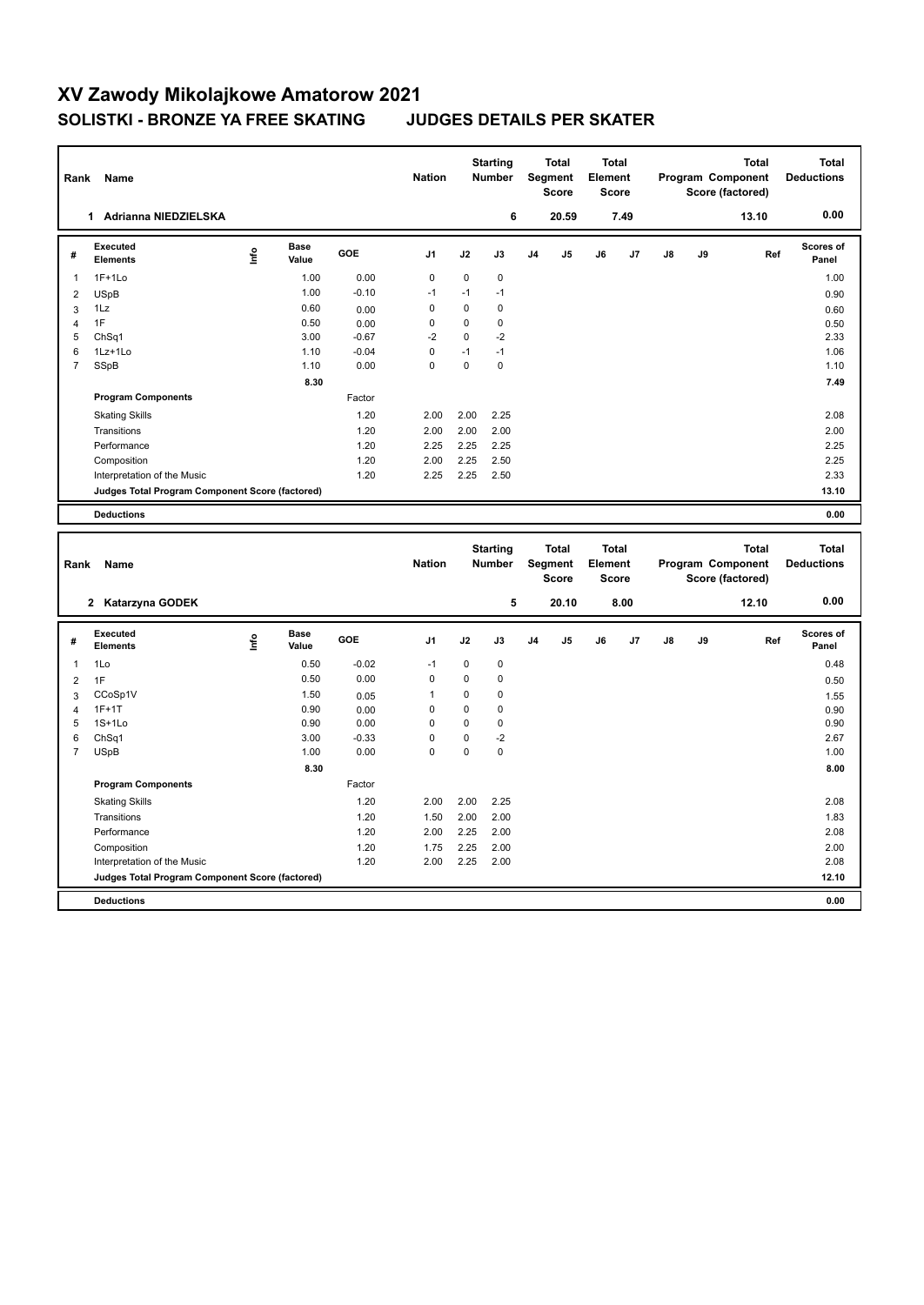| Rank           | Name                                            |      |                      | <b>Nation</b> |                | <b>Starting</b><br><b>Number</b> |      | Total<br>Segment<br><b>Score</b> | <b>Total</b><br>Element<br><b>Score</b> |    | Total<br>Program Component<br>Score (factored) |    |    | <b>Total</b><br><b>Deductions</b> |                    |
|----------------|-------------------------------------------------|------|----------------------|---------------|----------------|----------------------------------|------|----------------------------------|-----------------------------------------|----|------------------------------------------------|----|----|-----------------------------------|--------------------|
|                | <b>Maria GOLEC</b><br>$\mathbf{3}$              |      |                      |               |                |                                  | 10   |                                  | 19.81                                   |    | 8.31                                           |    |    | 11.50                             | 0.00               |
| #              | Executed<br><b>Elements</b>                     | lnfo | <b>Base</b><br>Value | GOE           | J <sub>1</sub> | J2                               | J3   | J <sub>4</sub>                   | J5                                      | J6 | J7                                             | J8 | J9 | Ref                               | Scores of<br>Panel |
| 1              | 1Lz                                             |      | 0.60                 | 0.00          | 0              | $\mathbf 0$                      | 0    |                                  |                                         |    |                                                |    |    |                                   | 0.60               |
| 2              | CSpB                                            |      | 1.10                 | $-0.04$       | $-1$           | 0                                | 0    |                                  |                                         |    |                                                |    |    |                                   | 1.06               |
| 3              | $1F+1Log$                                       | q    | 1.00                 | $-0.10$       | $-2$           | $-2$                             | $-2$ |                                  |                                         |    |                                                |    |    |                                   | 0.90               |
| 4              | ChSq1                                           |      | 3.00                 | 0.00          | 0              | $\mathbf 0$                      | 0    |                                  |                                         |    |                                                |    |    |                                   | 3.00               |
| 5              | 1Lz                                             |      | 0.60                 | $-0.02$       | $-1$           | 0                                | 0    |                                  |                                         |    |                                                |    |    |                                   | 0.58               |
| 6              | $1F+1Lo$                                        |      | 1.00                 | 0.00          | 0              | $\Omega$                         | 0    |                                  |                                         |    |                                                |    |    |                                   | 1.00               |
| $\overline{7}$ | SSpB                                            |      | 1.10                 | 0.07          | $\overline{1}$ | 0                                | 1    |                                  |                                         |    |                                                |    |    |                                   | 1.17               |
|                |                                                 |      | 8.40                 |               |                |                                  |      |                                  |                                         |    |                                                |    |    |                                   | 8.31               |
|                | <b>Program Components</b>                       |      |                      | Factor        |                |                                  |      |                                  |                                         |    |                                                |    |    |                                   |                    |
|                | <b>Skating Skills</b>                           |      |                      | 1.20          | 1.75           | 1.50                             | 2.25 |                                  |                                         |    |                                                |    |    |                                   | 1.83               |
|                | Transitions                                     |      |                      | 1.20          | 1.75           | 1.50                             | 2.00 |                                  |                                         |    |                                                |    |    |                                   | 1.75               |
|                | Performance                                     |      |                      | 1.20          | 1.75           | 1.50                             | 2.25 |                                  |                                         |    |                                                |    |    |                                   | 1.83               |
|                | Composition                                     |      |                      | 1.20          | 2.00           | 1.75                             | 2.50 |                                  |                                         |    |                                                |    |    |                                   | 2.08               |
|                | Interpretation of the Music                     |      |                      | 1.20          | 2.00           | 1.75                             | 2.50 |                                  |                                         |    |                                                |    |    |                                   | 2.08               |
|                | Judges Total Program Component Score (factored) |      |                      |               |                |                                  |      |                                  |                                         |    |                                                |    |    |                                   | 11.50              |
|                | <b>Deductions</b>                               |      |                      |               |                |                                  |      |                                  |                                         |    |                                                |    |    |                                   | 0.00               |

q Jump landed on the quarter

| Rank           | Name                                            |             | <b>Nation</b>        |         | <b>Starting</b><br><b>Number</b> | <b>Total</b><br>Segment<br><b>Score</b> |          | <b>Total</b><br>Element<br><b>Score</b> |       |    |      | <b>Total</b><br>Program Component<br>Score (factored) | <b>Total</b><br><b>Deductions</b> |       |                           |
|----------------|-------------------------------------------------|-------------|----------------------|---------|----------------------------------|-----------------------------------------|----------|-----------------------------------------|-------|----|------|-------------------------------------------------------|-----------------------------------|-------|---------------------------|
|                | 4 Adriana PILARSKA                              |             |                      |         |                                  |                                         | 9        |                                         | 19.33 |    | 8.33 |                                                       |                                   | 11.00 | 0.00                      |
| #              | Executed<br><b>Elements</b>                     | <u>info</u> | <b>Base</b><br>Value | GOE     | J <sub>1</sub>                   | J2                                      | J3       | J <sub>4</sub>                          | J5    | J6 | J7   | $\mathsf{J}8$                                         | J9                                | Ref   | <b>Scores of</b><br>Panel |
| 1              | 1Lz                                             |             | 0.60                 | 0.00    | 0                                | 0                                       | 0        |                                         |       |    |      |                                                       |                                   |       | 0.60                      |
| 2              | 1F                                              |             | 0.50                 | $-0.22$ | $-4$                             | $-4$                                    | $-5$     |                                         |       |    |      |                                                       |                                   |       | 0.28                      |
| 3              | $1Lz+1Lo$                                       |             | 1.10                 | $-0.04$ | $-1$                             | $-1$                                    | 0        |                                         |       |    |      |                                                       |                                   |       | 1.06                      |
| 4              | SSp1                                            |             | 1.30                 | 0.04    | 0                                | $\Omega$                                | 1        |                                         |       |    |      |                                                       |                                   |       | 1.34                      |
| 5              | $1F+1Lo$                                        |             | 1.00                 | $-0.02$ | $-1$                             | $\Omega$                                | $\Omega$ |                                         |       |    |      |                                                       |                                   |       | 0.98                      |
| 6              | Ch <sub>Sq1</sub>                               |             | 3.00                 | 0.00    | 0                                | $\Omega$                                | 0        |                                         |       |    |      |                                                       |                                   |       | 3.00                      |
| $\overline{7}$ | <b>USpB</b>                                     |             | 1.00                 | 0.07    | $\mathbf{1}$                     | $\mathbf 0$                             | 1        |                                         |       |    |      |                                                       |                                   |       | 1.07                      |
|                |                                                 |             | 8.50                 |         |                                  |                                         |          |                                         |       |    |      |                                                       |                                   |       | 8.33                      |
|                | <b>Program Components</b>                       |             |                      | Factor  |                                  |                                         |          |                                         |       |    |      |                                                       |                                   |       |                           |
|                | <b>Skating Skills</b>                           |             |                      | 1.20    | 1.75                             | 1.75                                    | 2.00     |                                         |       |    |      |                                                       |                                   |       | 1.83                      |
|                | Transitions                                     |             |                      | 1.20    | 1.25                             | 1.75                                    | 2.00     |                                         |       |    |      |                                                       |                                   |       | 1.67                      |
|                | Performance                                     |             |                      | 1.20    | 1.75                             | 2.00                                    | 2.00     |                                         |       |    |      |                                                       |                                   |       | 1.92                      |
|                | Composition                                     |             |                      | 1.20    | 1.50                             | 2.00                                    | 2.00     |                                         |       |    |      |                                                       |                                   |       | 1.83                      |
|                | Interpretation of the Music                     |             |                      | 1.20    | 1.75                             | 2.00                                    | 2.00     |                                         |       |    |      |                                                       |                                   |       | 1.92                      |
|                | Judges Total Program Component Score (factored) |             |                      |         |                                  |                                         |          |                                         |       |    |      |                                                       |                                   |       | 11.00                     |
|                | <b>Deductions</b>                               |             |                      |         |                                  |                                         |          |                                         |       |    |      |                                                       |                                   |       | 0.00                      |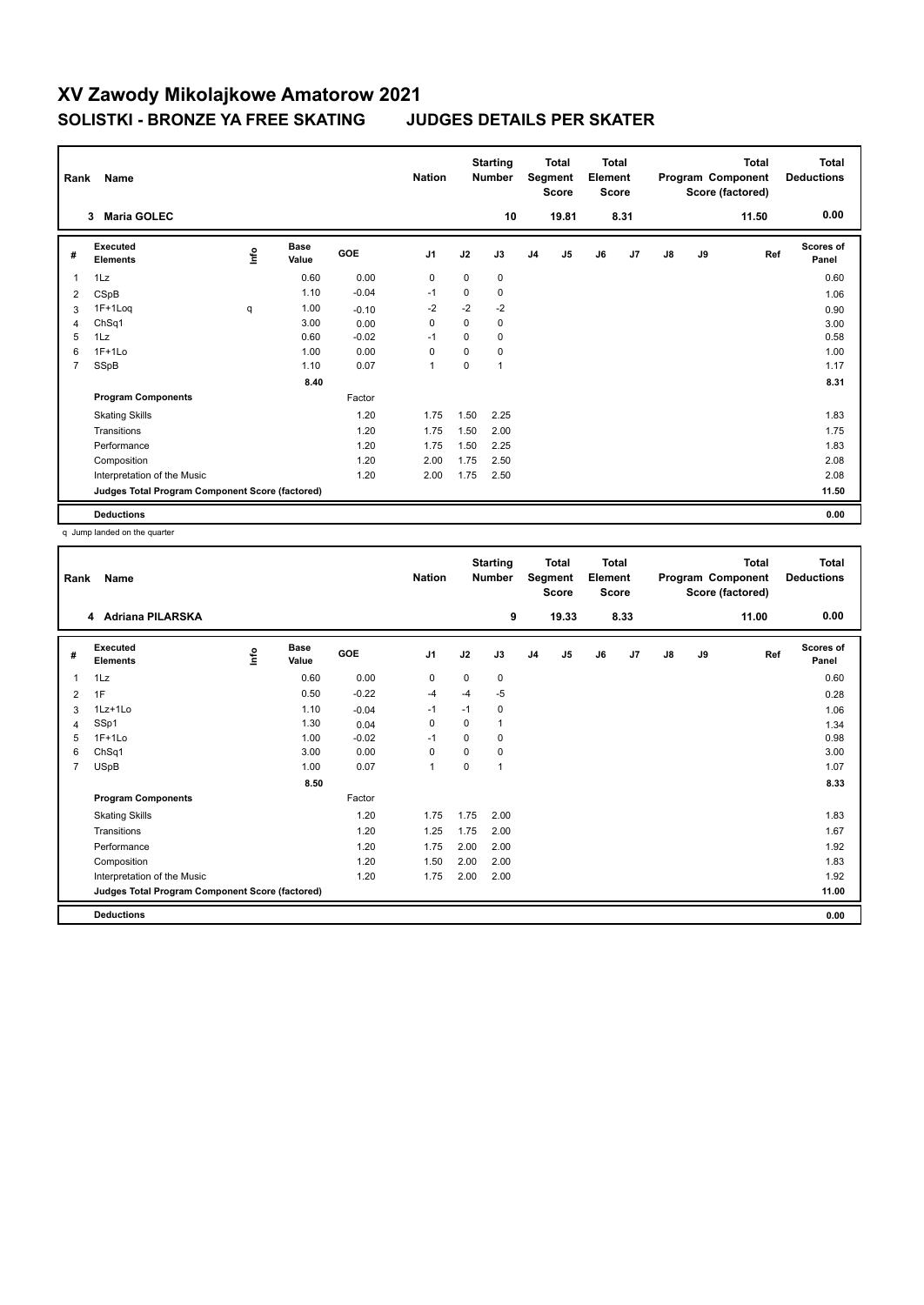| Rank           | Name                                            |      |                      | <b>Nation</b> |                | <b>Starting</b><br><b>Number</b> |                          | Total<br>Segment<br><b>Score</b> | <b>Total</b><br>Element<br><b>Score</b> |    |      |    | Total<br>Program Component<br>Score (factored) | <b>Total</b><br><b>Deductions</b> |                    |
|----------------|-------------------------------------------------|------|----------------------|---------------|----------------|----------------------------------|--------------------------|----------------------------------|-----------------------------------------|----|------|----|------------------------------------------------|-----------------------------------|--------------------|
|                | 5 Urszula SZULC                                 |      |                      |               |                |                                  | $\mathbf{2}$             |                                  | 14.86                                   |    | 5.26 |    |                                                | 9.60                              | 0.00               |
| #              | Executed<br><b>Elements</b>                     | lnfo | <b>Base</b><br>Value | GOE           | J <sub>1</sub> | J2                               | J3                       | J <sub>4</sub>                   | J5                                      | J6 | J7   | J8 | J9                                             | Ref                               | Scores of<br>Panel |
| $\mathbf{1}$   | CSp                                             |      | 0.00                 | 0.00          |                |                                  | $\overline{\phantom{a}}$ |                                  |                                         |    |      |    |                                                |                                   | 0.00               |
| 2              | $1F+1Lo$                                        |      | 1.00                 | $-0.03$       | $-1$           | 0                                | $-1$                     |                                  |                                         |    |      |    |                                                |                                   | 0.97               |
| 3              | $1Lz!+1T<<$                                     | <<   | 0.60                 | $-0.22$       | $-4$           | $-3$                             | -4                       |                                  |                                         |    |      |    |                                                |                                   | 0.38               |
| 4              | 1Lo                                             |      | 0.50                 | $-0.03$       | $\mathbf 0$    | $-2$                             | 0                        |                                  |                                         |    |      |    |                                                |                                   | 0.47               |
| 5              | 1F                                              |      | 0.50                 | $-0.03$       | $-1$           | $-1$                             | 0                        |                                  |                                         |    |      |    |                                                |                                   | 0.47               |
| 6              | ChSq1                                           |      | 3.00                 | $-1.00$       | $-1$           | $-2$                             | $-3$                     |                                  |                                         |    |      |    |                                                |                                   | 2.00               |
| $\overline{7}$ | <b>USpB</b>                                     |      | 1.00                 | $-0.03$       | 0              | $-1$                             | 0                        |                                  |                                         |    |      |    |                                                |                                   | 0.97               |
|                |                                                 |      | 6.60                 |               |                |                                  |                          |                                  |                                         |    |      |    |                                                |                                   | 5.26               |
|                | <b>Program Components</b>                       |      |                      | Factor        |                |                                  |                          |                                  |                                         |    |      |    |                                                |                                   |                    |
|                | <b>Skating Skills</b>                           |      |                      | 1.20          | 2.00           | 1.50                             | 1.25                     |                                  |                                         |    |      |    |                                                |                                   | 1.58               |
|                | Transitions                                     |      |                      | 1.20          | 1.50           | 1.50                             | 1.25                     |                                  |                                         |    |      |    |                                                |                                   | 1.42               |
|                | Performance                                     |      |                      | 1.20          | 2.00           | 1.75                             | 1.25                     |                                  |                                         |    |      |    |                                                |                                   | 1.67               |
|                | Composition                                     |      |                      | 1.20          | 1.75           | 1.75                             | 1.25                     |                                  |                                         |    |      |    |                                                |                                   | 1.58               |
|                | Interpretation of the Music                     |      |                      | 1.20          | 2.00           | 1.75                             | 1.50                     |                                  |                                         |    |      |    |                                                |                                   | 1.75               |
|                | Judges Total Program Component Score (factored) |      |                      |               |                |                                  |                          |                                  |                                         |    |      |    |                                                |                                   | 9.60               |
|                | <b>Deductions</b>                               |      |                      |               |                |                                  |                          |                                  |                                         |    |      |    |                                                |                                   | 0.00               |

<< Downgraded jump ! Not clear edge

| Rank           | Name                                            |      |                      |         | <b>Nation</b>            |          | <b>Starting</b><br><b>Number</b> | <b>Total</b><br>Segment<br><b>Score</b> |       | <b>Total</b><br>Element<br><b>Score</b> |      | Program Component |    | <b>Total</b><br>Score (factored) | Total<br><b>Deductions</b> |
|----------------|-------------------------------------------------|------|----------------------|---------|--------------------------|----------|----------------------------------|-----------------------------------------|-------|-----------------------------------------|------|-------------------|----|----------------------------------|----------------------------|
|                | <b>Martyna WITKOWSKA</b><br>6                   |      |                      |         |                          |          | 8                                |                                         | 14.58 |                                         | 6.58 |                   |    | 8.00                             | 0.00                       |
| #              | Executed<br><b>Elements</b>                     | lnfo | <b>Base</b><br>Value | GOE     | J1                       | J2       | J3                               | J <sub>4</sub>                          | J5    | J6                                      | J7   | $\mathsf{J}8$     | J9 | Ref                              | <b>Scores of</b><br>Panel  |
| 1              | 1Lz                                             |      | 0.60                 | $-0.02$ | $-1$                     | 0        | 0                                |                                         |       |                                         |      |                   |    |                                  | 0.58                       |
| 2              | 1F                                              |      | 0.50                 | 0.00    | 0                        | $\Omega$ | 0                                |                                         |       |                                         |      |                   |    |                                  | 0.50                       |
| 3              | <b>USpB</b>                                     |      | 1.00                 | 0.07    | 1                        | 0        | 1                                |                                         |       |                                         |      |                   |    |                                  | 1.07                       |
| 4              | $1F+1Lo$                                        |      | 1.00                 | 0.00    | 0                        | 0        | 0                                |                                         |       |                                         |      |                   |    |                                  | 1.00                       |
| 5              | SSp                                             |      | 0.00                 | 0.00    | $\overline{\phantom{a}}$ |          | ٠                                |                                         |       |                                         |      |                   |    |                                  | 0.00                       |
| 6              | ChSq1                                           |      | 3.00                 | $-0.67$ | $-1$                     | $\Omega$ | $-3$                             |                                         |       |                                         |      |                   |    |                                  | 2.33                       |
| $\overline{7}$ | $1Lz+1Lo$                                       |      | 1.10                 | 0.00    | 0                        | $\Omega$ | 0                                |                                         |       |                                         |      |                   |    |                                  | 1.10                       |
|                |                                                 |      | 7.20                 |         |                          |          |                                  |                                         |       |                                         |      |                   |    |                                  | 6.58                       |
|                | <b>Program Components</b>                       |      |                      | Factor  |                          |          |                                  |                                         |       |                                         |      |                   |    |                                  |                            |
|                | <b>Skating Skills</b>                           |      |                      | 1.20    | 1.50                     | 1.25     | 1.50                             |                                         |       |                                         |      |                   |    |                                  | 1.42                       |
|                | Transitions                                     |      |                      | 1.20    | 1.25                     | 1.25     | 1.00                             |                                         |       |                                         |      |                   |    |                                  | 1.17                       |
|                | Performance                                     |      |                      | 1.20    | 1.50                     | 1.50     | 1.25                             |                                         |       |                                         |      |                   |    |                                  | 1.42                       |
|                | Composition                                     |      |                      | 1.20    | 1.25                     | 1.50     | 1.25                             |                                         |       |                                         |      |                   |    |                                  | 1.33                       |
|                | Interpretation of the Music                     |      |                      | 1.20    | 1.25                     | 1.50     | 1.25                             |                                         |       |                                         |      |                   |    |                                  | 1.33                       |
|                | Judges Total Program Component Score (factored) |      |                      |         |                          |          |                                  |                                         |       |                                         |      |                   |    |                                  | 8.00                       |
|                | <b>Deductions</b>                               |      |                      |         |                          |          |                                  |                                         |       |                                         |      |                   |    |                                  | 0.00                       |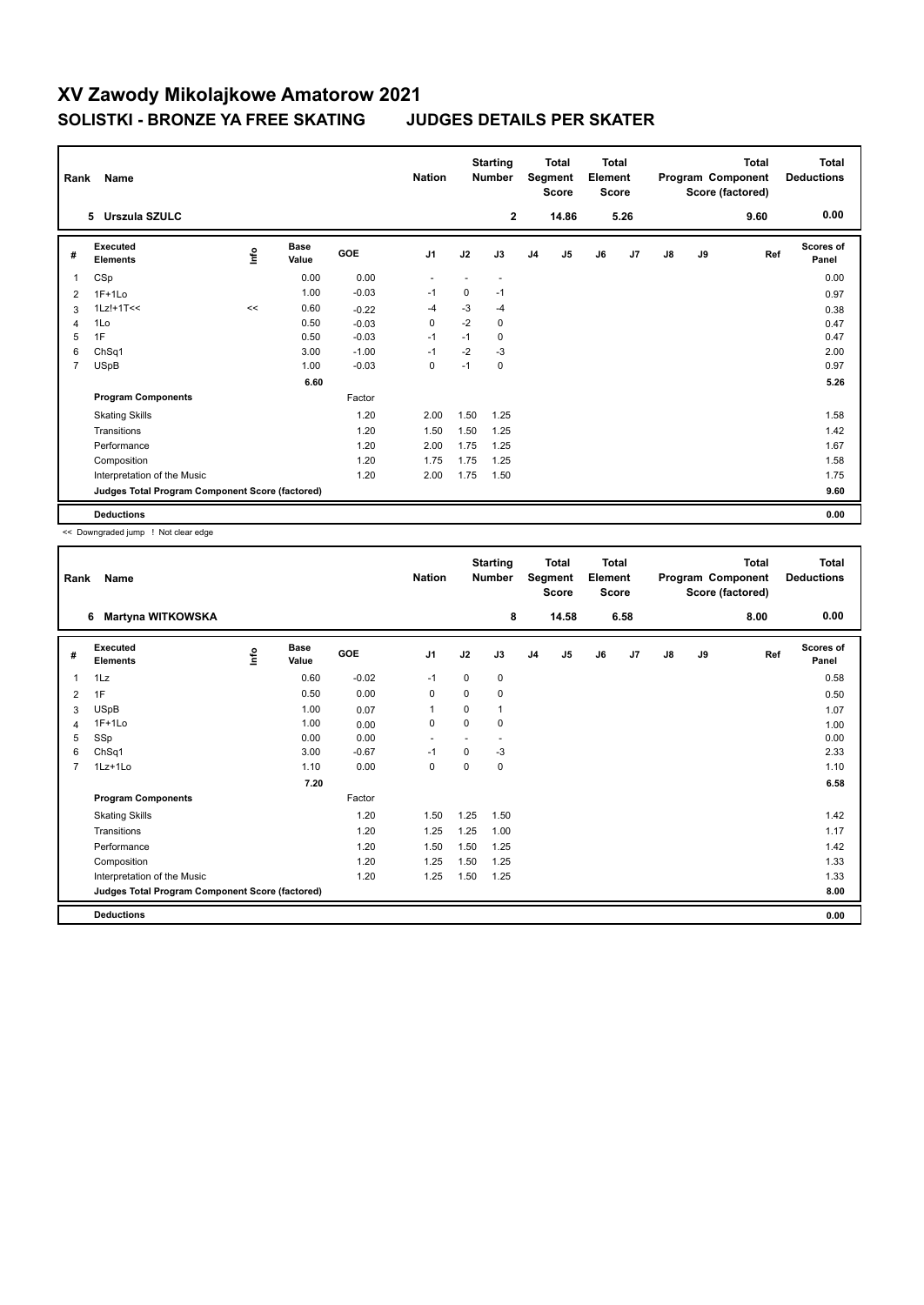| Rank           | Name                                            |             |                      | <b>Nation</b> |                | <b>Starting</b><br><b>Number</b> |      | Total<br>Segment<br><b>Score</b> | <b>Total</b><br>Element<br><b>Score</b> |    |      |    | Total<br>Program Component<br>Score (factored) | <b>Total</b><br><b>Deductions</b> |                    |
|----------------|-------------------------------------------------|-------------|----------------------|---------------|----------------|----------------------------------|------|----------------------------------|-----------------------------------------|----|------|----|------------------------------------------------|-----------------------------------|--------------------|
|                | Jagoda ZDEB<br>7                                |             |                      |               |                |                                  | 1    |                                  | 12.83                                   |    | 5.03 |    |                                                | 7.80                              | 0.00               |
| #              | Executed<br><b>Elements</b>                     | <u>lnfo</u> | <b>Base</b><br>Value | GOE           | J <sub>1</sub> | J2                               | J3   | J <sub>4</sub>                   | J <sub>5</sub>                          | J6 | J7   | J8 | J9                                             | Ref                               | Scores of<br>Panel |
| 1              | 1Fe+1Lo                                         | e           | 0.90                 | $-0.12$       | -3             | $-2$                             | $-2$ |                                  |                                         |    |      |    |                                                |                                   | 0.78               |
| 2              | 1S                                              |             | 0.40                 | 0.00          | 0              | $\mathbf 0$                      | 0    |                                  |                                         |    |      |    |                                                |                                   | 0.40               |
| 3              | CSp                                             |             | 0.00                 | 0.00          | ÷              | ٠                                |      |                                  |                                         |    |      |    |                                                |                                   | 0.00               |
| 4              | $1S+1Lo$                                        |             | 0.90                 | 0.00          | 0              | $\mathbf 0$                      | 0    |                                  |                                         |    |      |    |                                                |                                   | 0.90               |
| 5              | ChSq1                                           |             | 3.00                 | $-0.50$       | 0              | $-1$                             | $-2$ |                                  |                                         |    |      |    |                                                |                                   | 2.50               |
| 6              | 1F!                                             |             | 0.50                 | $-0.05$       | $-1$           | $-1$                             | $-1$ |                                  |                                         |    |      |    |                                                |                                   | 0.45               |
| $\overline{7}$ | SSp                                             |             | 0.00                 | 0.00          |                |                                  |      |                                  |                                         |    |      |    |                                                |                                   | 0.00               |
|                |                                                 |             | 5.70                 |               |                |                                  |      |                                  |                                         |    |      |    |                                                |                                   | 5.03               |
|                | <b>Program Components</b>                       |             |                      | Factor        |                |                                  |      |                                  |                                         |    |      |    |                                                |                                   |                    |
|                | <b>Skating Skills</b>                           |             |                      | 1.20          | 1.75           | 1.25                             | 1.50 |                                  |                                         |    |      |    |                                                |                                   | 1.50               |
|                | Transitions                                     |             |                      | 1.20          | 1.25           | 1.00                             | 1.00 |                                  |                                         |    |      |    |                                                |                                   | 1.08               |
|                | Performance                                     |             |                      | 1.20          | 1.50           | 1.00                             | 1.25 |                                  |                                         |    |      |    |                                                |                                   | 1.25               |
|                | Composition                                     |             |                      | 1.20          | 1.50           | 1.25                             | 1.25 |                                  |                                         |    |      |    |                                                |                                   | 1.33               |
|                | Interpretation of the Music                     |             |                      | 1.20          | 1.50           | 1.25                             | 1.25 |                                  |                                         |    |      |    |                                                |                                   | 1.33               |
|                | Judges Total Program Component Score (factored) |             |                      |               |                |                                  |      |                                  |                                         |    |      |    |                                                |                                   | 7.80               |
|                | <b>Deductions</b>                               |             |                      |               |                |                                  |      |                                  |                                         |    |      |    |                                                |                                   | 0.00               |

e Wrong edge ! Not clear edge

| Rank           | Name                                            |             |                      | <b>Nation</b> |                | <b>Starting</b><br><b>Number</b> | <b>Total</b><br>Segment<br><b>Score</b> |                | <b>Total</b><br>Element<br><b>Score</b> |    | Program Component<br>Score (factored) |    | <b>Total</b> | <b>Total</b><br><b>Deductions</b> |                    |
|----------------|-------------------------------------------------|-------------|----------------------|---------------|----------------|----------------------------------|-----------------------------------------|----------------|-----------------------------------------|----|---------------------------------------|----|--------------|-----------------------------------|--------------------|
|                | <b>Agata KANCIALA</b><br>8                      |             |                      |               |                |                                  | 7                                       |                | 11.57                                   |    | 5.07                                  |    |              | 6.50                              | 0.00               |
| #              | Executed<br><b>Elements</b>                     | <u>info</u> | <b>Base</b><br>Value | GOE           | J <sub>1</sub> | J2                               | J3                                      | J <sub>4</sub> | J <sub>5</sub>                          | J6 | J7                                    | J8 | J9           | Ref                               | Scores of<br>Panel |
| 1              | 1Lo                                             |             | 0.50                 | 0.00          | 0              | $\mathbf 0$                      | 0                                       |                |                                         |    |                                       |    |              |                                   | 0.50               |
| 2              | $1S+1T$                                         |             | 0.80                 | $-0.01$       | 0              | 0                                | $-1$                                    |                |                                         |    |                                       |    |              |                                   | 0.79               |
| 3              | <b>USpB</b>                                     |             | 1.00                 | $-0.17$       | $-2$           | $-1$                             | $-2$                                    |                |                                         |    |                                       |    |              |                                   | 0.83               |
| 4              | 1F+SEQ+1T*                                      | $\star$     | 0.40                 | $-0.12$       | $-5$           | $-1$                             | $-1$                                    |                |                                         |    |                                       |    |              |                                   | 0.28               |
| 5              | ChSq1                                           |             | 3.00                 | $-0.83$       | $-2$           | $-1$                             | $-2$                                    |                |                                         |    |                                       |    |              |                                   | 2.17               |
| 6              | 1Lo                                             |             | 0.50                 | 0.00          | $\mathbf 0$    | $\Omega$                         | 0                                       |                |                                         |    |                                       |    |              |                                   | 0.50               |
| $\overline{7}$ | SSp                                             |             | 0.00                 | 0.00          | ٠              |                                  |                                         |                |                                         |    |                                       |    |              |                                   | 0.00               |
|                |                                                 |             | 6.20                 |               |                |                                  |                                         |                |                                         |    |                                       |    |              |                                   | 5.07               |
|                | <b>Program Components</b>                       |             |                      | Factor        |                |                                  |                                         |                |                                         |    |                                       |    |              |                                   |                    |
|                | <b>Skating Skills</b>                           |             |                      | 1.20          | 1.25           | 1.00                             | 1.25                                    |                |                                         |    |                                       |    |              |                                   | 1.17               |
|                | Transitions                                     |             |                      | 1.20          | 1.00           | 1.00                             | 1.00                                    |                |                                         |    |                                       |    |              |                                   | 1.00               |
|                | Performance                                     |             |                      | 1.20          | 1.00           | 1.00                             | 1.25                                    |                |                                         |    |                                       |    |              |                                   | 1.08               |
|                | Composition                                     |             |                      | 1.20          | 1.00           | 1.00                             | 1.25                                    |                |                                         |    |                                       |    |              |                                   | 1.08               |
|                | Interpretation of the Music                     |             |                      | 1.20          | 1.00           | 1.00                             | 1.25                                    |                |                                         |    |                                       |    |              |                                   | 1.08               |
|                | Judges Total Program Component Score (factored) |             |                      |               |                |                                  |                                         |                |                                         |    |                                       |    |              |                                   | 6.50               |
|                | <b>Deductions</b>                               |             |                      |               |                |                                  |                                         |                |                                         |    |                                       |    |              |                                   | 0.00               |

\* Invalid element